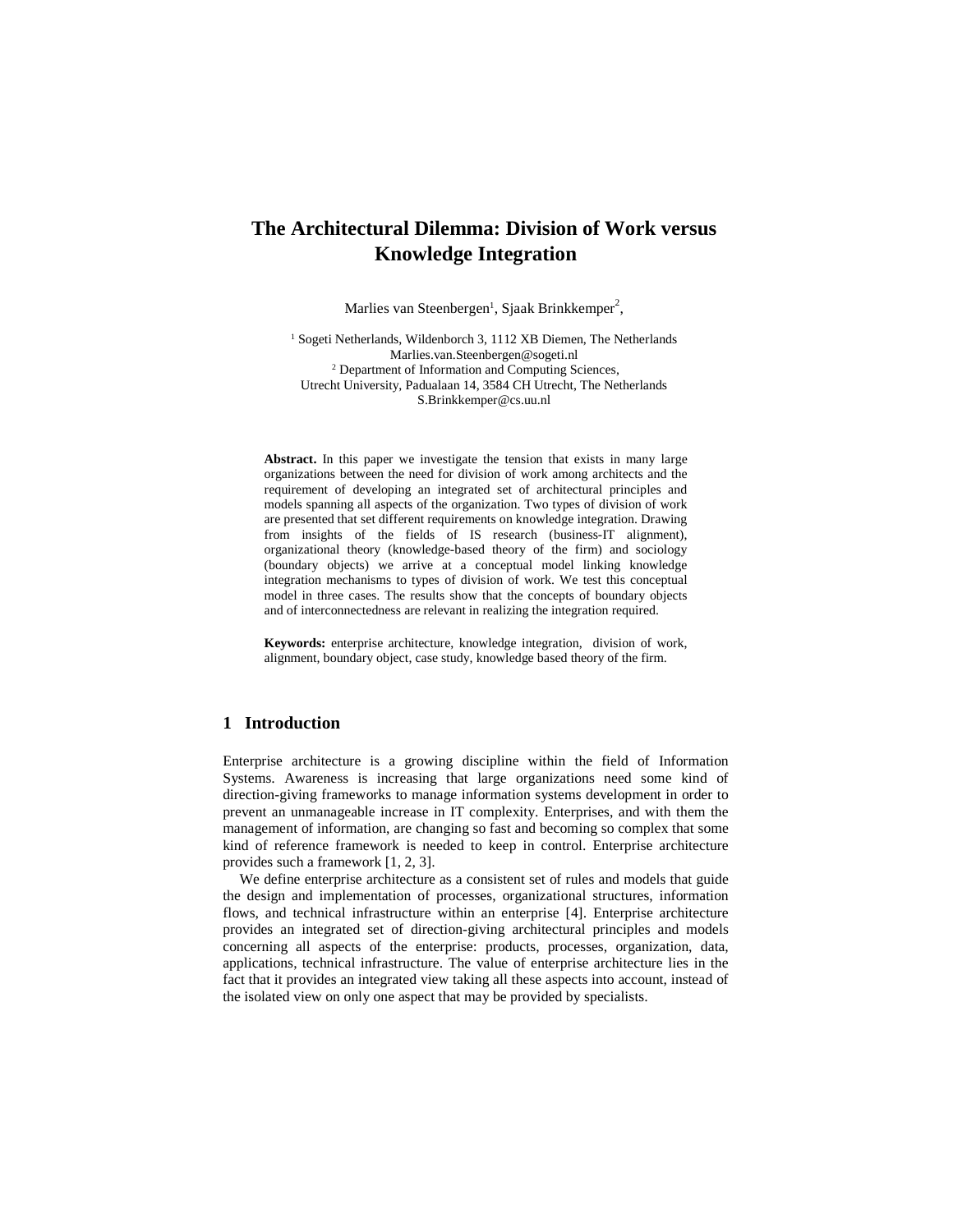As enterprise architecture takes all aspects of the enterprise into account, it becomes too all-encompassing to be assigned to one or just a few architects. With architecture, as with other functions [5, 6, 7], we see forms of functional specialization emerging with different types of architects. In large organizations the number of architects may easily run up to more than a hundred. These architects represent various roles that can be distinguished along two dimensions, as depicted in figure 1. The first dimension is the management level the architect operates on. In practice we see architects act on all of the well-known levels of strategic, tactic and operational management [8, 9, 10]. At strategic level the architect interacts with senior management on fundamental strategic choices for the organization. These fundamental strategic choices are translated by the architect into high-level designs and design principles, usually called the enterprise architecture. These high-level designs and principles are further developed at the tactical level into directions and designs per business line and per technical domain, the so-called domain architectures. At the operational level the directions from strategic and tactical level are translated into specific rules for projects in the project start architectures [4, 8].

The second dimension against which types of architects can be distinguished, is the dimension of content. Architects may have their own field of expertise like business architect, application architect, data architect, middleware architect, etc. Which exact domains are distinguished differs between organizations. Often a division is made in business domains per business line (for instance retail, wholesale, production) plus technical domains per technical aspect (for instance software development, middleware, network). This distinction is particularly clear at the tactical level in the form of various domain architectures. Thus we see that the architecture of an enterprise usually consists of many documents covering different aspects of the enterprise and authored by different architects.



**Fig. 1.** Division of architectural work.

This division of work is necessary because no single person or team can grasp all aspects anymore. However, as the purpose of architecture is to provide guidance to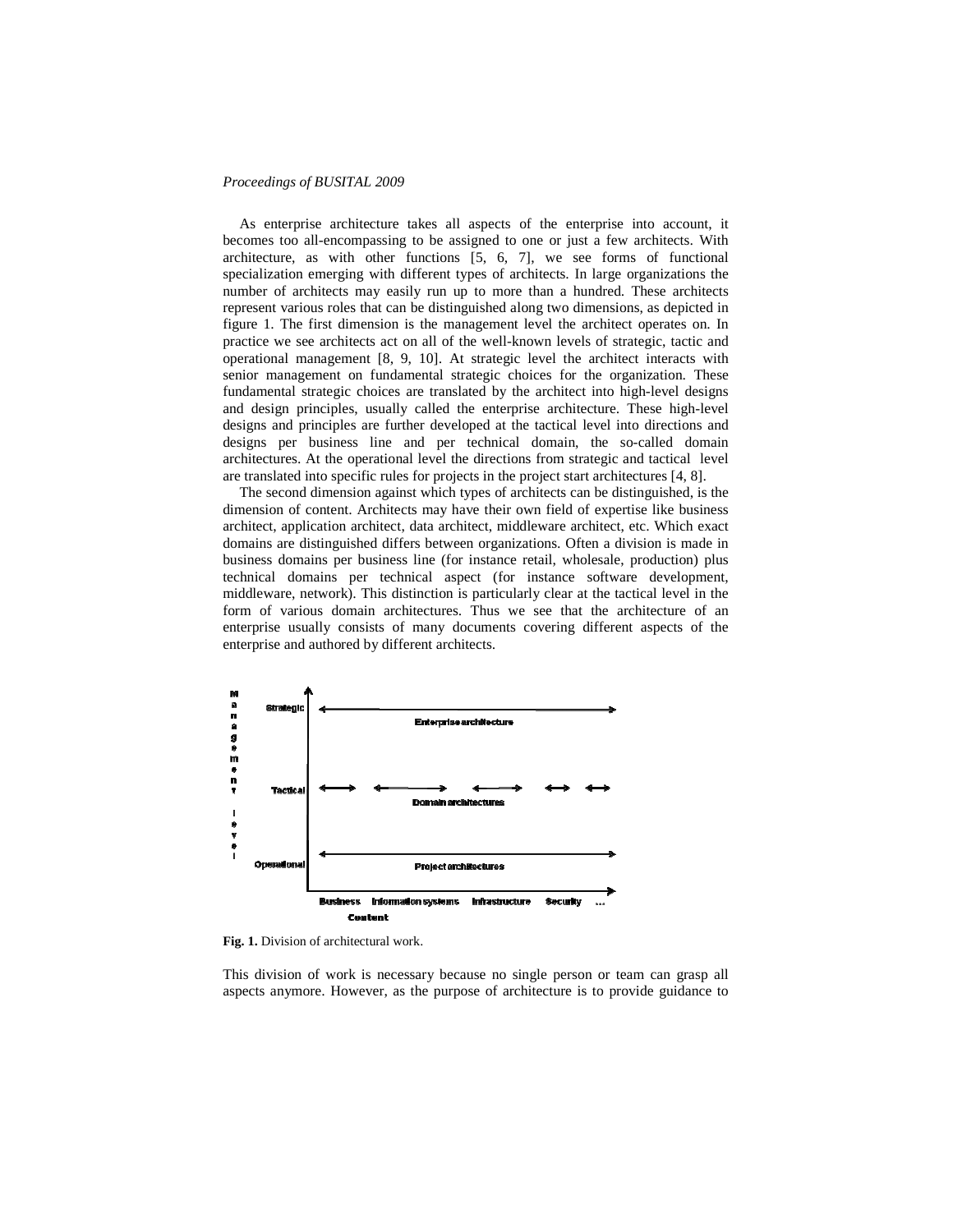changes in the organization by setting a *coherent* set of rules and models spanning all aspects of the organization, the various types of architects cannot work in isolation each on their own subject, but the rules and models they develop must be aligned with each other. Thus a principle like 'core data are maintained in only one place' at strategic level translates to a tactical level principle 'customer data are only maintained in our customer database'. And if an enterprise adopts a service oriented architecture, the services identified at application level should match the services identified at process level. Real life shows that this kind of alignment, however, is hard to achieve. The number of architects is too large to trust upon spontaneous collaboration. This is evidenced by the emergence of contradictions between the rules of the different management levels, by gaps in the coverage of the models and by discrepancies between the rules for different aspects.

Management is thus faced with the question how to achieve the integration that is needed to ensure that though a great number of architects are at work, each with his or her own special focus, together they produce a coherent set of architectural principles and models. In this paper we investigate how within the context of division of work among architects, the cohesion of the architectural content can be maintained. In doing so, we draw upon ideas about alignment and integration already developed in the fields of organization, sociology and IS theory. The contribution of this paper is twofold: it applies existing theory on knowledge integration to the new field of enterprise architecture, and in doing so, it combines theoretical concepts from various domains in one conceptual model.

The research approach followed is that of a theory testing case study as described by [11]. As not much theory has been built yet concerning the division and integration of architecture, our research concerns initial theory-testing. Whereas the research question emerged from observations in the field of architecture, the first step in answering it was done by investigating how existing theories might apply. This led to the building of a conceptual model combining concepts from various fields of research. This model is presented in section 2. From this conceptual model a number of propositions were formulated and tested in three different organizations. The results from these case studies are discussed in section 3. Evaluation and conclusions are given in section 4.

# **2 Architectural Knowledge Integration**

### **2.1 The Conceptual Model for Architectural Knowledge Integration**

The division of work among architects requires a manner of knowledge integration in order to ensure integrated architectural deliverables. The concept of knowledge integration has been thoroughly investigated in organizational theory, especially the knowledge-based theory of the firm [6, 12]. Four integration mechanisms are distinguished: rules and directives, sequencing, routines and group problem solving and decision making [12]. These mechanisms differ, among others, in the intensity and mode of interaction. The extent to which the required knowledge integration is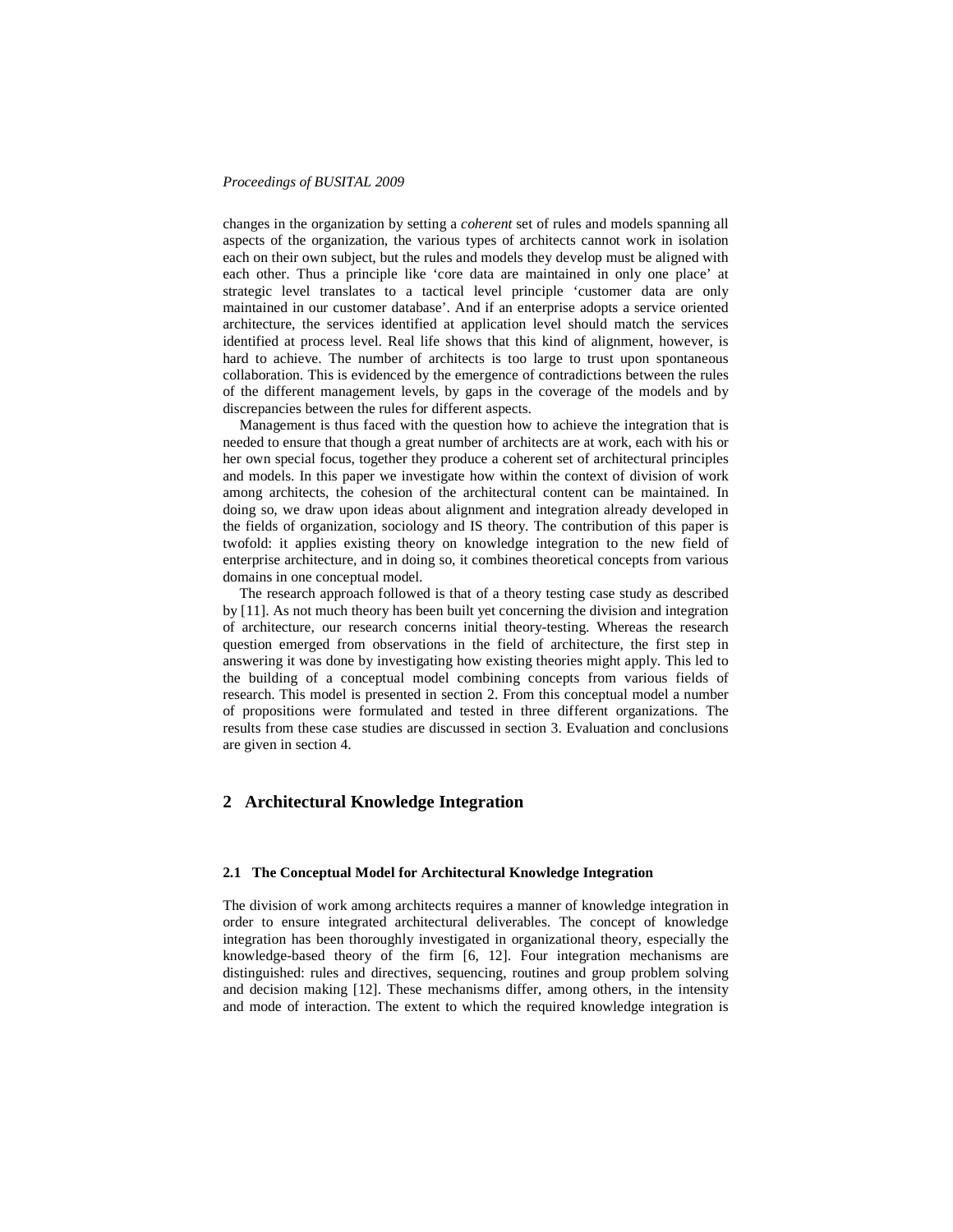achieved depends on whether the organization is able to employ the right integration mechanisms. The successful employment of specific integration mechanisms is greatly influenced by organizational characteristics [7, 13, 14].

Based on these ideas we developed the conceptual model of architectural knowledge integration presented in figure 2 and explained below.



**Fig. 2.** The conceptual model for architectural knowledge integration.

The model reflects the idea that the efficiency of knowledge integration depends on the match between the integration requirement set by the type of division of work and the integration capacity that depends on organizational characteristics (see [13] for a comparable model for the multimedia domain). We explain the concepts of the model below. In section 3 we elaborate the model into a number of propositions.

*Division of work* we define as the manner in which the architectural work is divided over a number of different architectural roles. As shown in figure 1 we distinguish two kinds of division of work: division along management levels, which we will refer to as vertical division of work and division along content, which we refer to as horizontal division of work. The division of work leads to the need for some kind of knowledge integration: the knowledge integration requirement. *Knowledge integration requirement* we define as the kind of knowledge integration that is required in an organization because of division of work over more than one person. *Knowledge integration capacity* is the kind of knowledge integration that an organization is capable of achieving. The capacity is partly dependent on organizational characteristics. By *organizational characteristics* we mean both fixed and changeable characteristics of an organization, like structure and modes of collaboration. If the knowledge integration capacity matches the knowledge integration requirement it is possible to achieve efficiency of knowledge integration. The *efficiency of knowledge integration* is the extent to which the organization accesses and utilizes the specialist knowledge held by individual organizational members [6]. In the case of architectural knowledge integration the efficiency is evidenced by the measure in which an integral, coherent and consistent set of architectural principles and models is available for use to the organization.

## **2.2 Dependencies between the Concepts**

The next step is to see whether it is possible to say anything about the relations between the concepts in the model. Using ideas from the fields of IS research, organizational theory and sociology we will arrive at a number of propositions.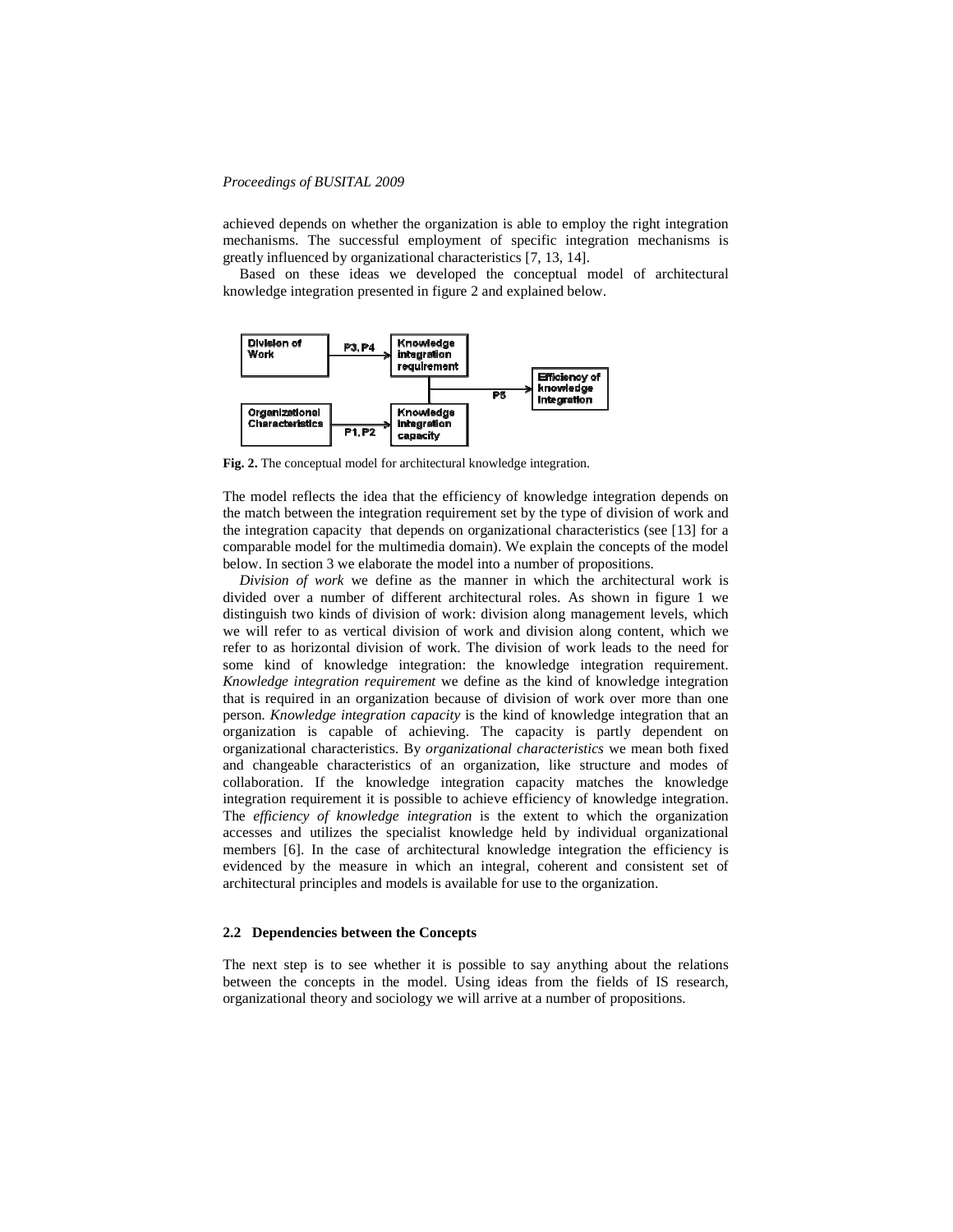We start with investigating *the relation between organizational characteristics and knowledge integration capacity* to answer the question what organizational characteristics influence the knowledge integration capacity.

First of all we should further elaborate the concept of knowledge integration capacity. For this we turn to the knowledge-based theory of the firm which distinguishes four mechanisms for integrating knowledge: rules and directives, sequencing, routines and group problem solving and decision making [12]. *Rules and directives* are written down directions. They are suitable for communicating explicit knowledge among specialists and between specialists and non-specialists. Integration is done by ensuring that one's own rules are compliant with the ones written down by others. The second integration mechanism is sequencing. *Sequencing* is characterized by organizing activities in a time-patterned sequence. In this way each participant can do his own piece of work, based on a prescribed input. This kind of integration requires a minimum of communication. The third integration mechanism, *routines*, requires a bit more communication, but communication is still very much restricted to a minimum. In contrast to sequencing, routines allow the participants to perform their tasks simultaneously. It also allows for more variation during execution than sequencing. Like sequencing, routines can only be developed for repetitive tasks in which it can be predefined how the various participants are to react to certain events [15, 16, 17]. The fourth and final integration mechanism mentioned by [12] is *group problem solving and decision making*. This mechanism requires the most interaction and communication of the four mechanisms. It is suitable to non-standardized tasks characterized by task complexity and task uncertainty.

According to [6] three factors are important in determining the success of knowledge integration: the level of common knowledge, the frequency and variability of task performance, and structure. Frequency and variability of task performance are more or less a given, but common knowledge and structure are organizational characteristics that can be manipulated. The first factor mentioned by [6] is the level of common knowledge. To be able to integrate knowledge some kind of common ground is needed, without the participants having to share all their specialist knowledge. From sociology we learn that *boundary objects* can provide such common ground [18]. When people from different perspectives work together this can be facilitated by boundary objects. A boundary object is an artifact that has different meanings in different social worlds but that has a structure that is common enough to more than one world to make it recognizable. This makes boundary objects into means of maintaining coherence across intersecting social worlds. Examples of boundary objects are shared concepts, repositories, frameworks and templates, for instance the use of maps by ecologists [18] and the use of layered plans and ordering lists by physical architects [19]. The work of physical architects is described as "individual, team-based and multi-disciplinary, enlisting multiple professional competences and perspectives, at the same time" ([19], p.262). In this world boundary objects play various roles of integration. This is reminiscent of the world of 'digital' architects. Which leads to our first proposition.

**Proposition 1**. The use of boundary objects is a viable way of achieving knowledge integration in the field of architecture.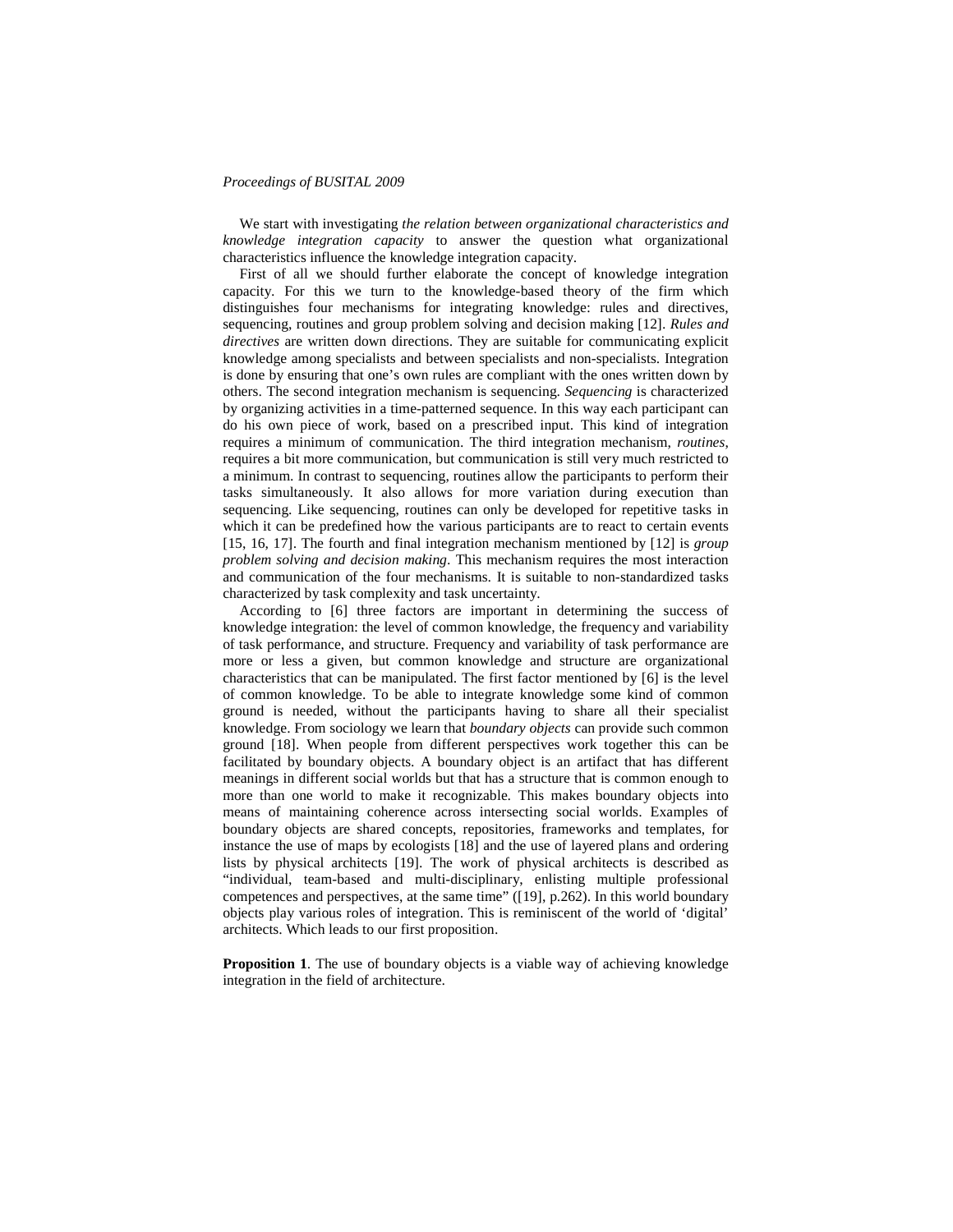The second organization dependent factor to influence knowledge integration mentioned by [6] is structure, especially the extent to which the structure enables the right amount of communication. In [14], interconnectedness is mentioned as one of the relevant structural factors. *Interconnectedness* is defined as the richness and frequency of contact and information exchange among the different parts of a system [14]. The importance of interconnectedness for alignment between disciplines is also shown by research into business-IT alignment [21, 22, 23, 24, 25]. Though in this paper we do not look at business and IT alignment as such, we investigate alignment between the various architects, who, besides, may be concerned either with business aspects or IT aspects. Business-IT alignment research indicates that crossparticipation and sharing of knowledge is important in achieving alignment. Interconnectedness seems to be especially relevant for the relatively unstructured integration mechanism of group problem solving and decision making [21]. This gives us our second proposition.

**Proposition 2.** Interconnectedness is an important factor in achieving knowledge integration by way of group problem solving and decision making in the field of architecture.

The second relation in the model to discuss is *the relation between division of work and knowledge integration requirement*. Vertical and horizontal division of work each put specific requirements on how the knowledge of the participants is to be integrated. Vertical integration is concerned with setting directions and constraints on the level below. The issue here is to provide clear, unambiguous directions, guidelines, fundamental choices and high level design rules. In terms of knowledge complexity as defined by [7], vertical division of work causes computational knowledge complexity: the knowledge of the strategic level is to be spread to many agents that are to use this knowledge in many kinds of activities. According to [7], computational complex knowledge can be integrated by documents and codification. This all points in the direction of using the mechanism of rules and directives for vertical integration. This leads to our third proposition.

**Proposition 3**. Vertical division of work requires rules and directives for knowledge integration.

Horizontal division of work is quite different. Though it may be argued that there is some kind of order in specifying the various aspects, with processes dictating choices in the supporting applications, in practice the specification of the aspects is a matter of mutual interaction. It is a matter of bi-directional integration rather than unidirectional. This requires more face-to-face interaction discussing the impact of choices in one aspect on the other aspects. The architects have to work together to design a coherent framework in which the knowledge of all the different domains comes together in an integrated whole. Often tacit knowledge is involved: each participant applying his or her knowledge to arrive at a consistent and effective set of directions. Each participant is autonomous in his/her own domain, but within limits because of the interdependencies with the other domains. The knowledge complexity involved is of a technical and cognitional type [7].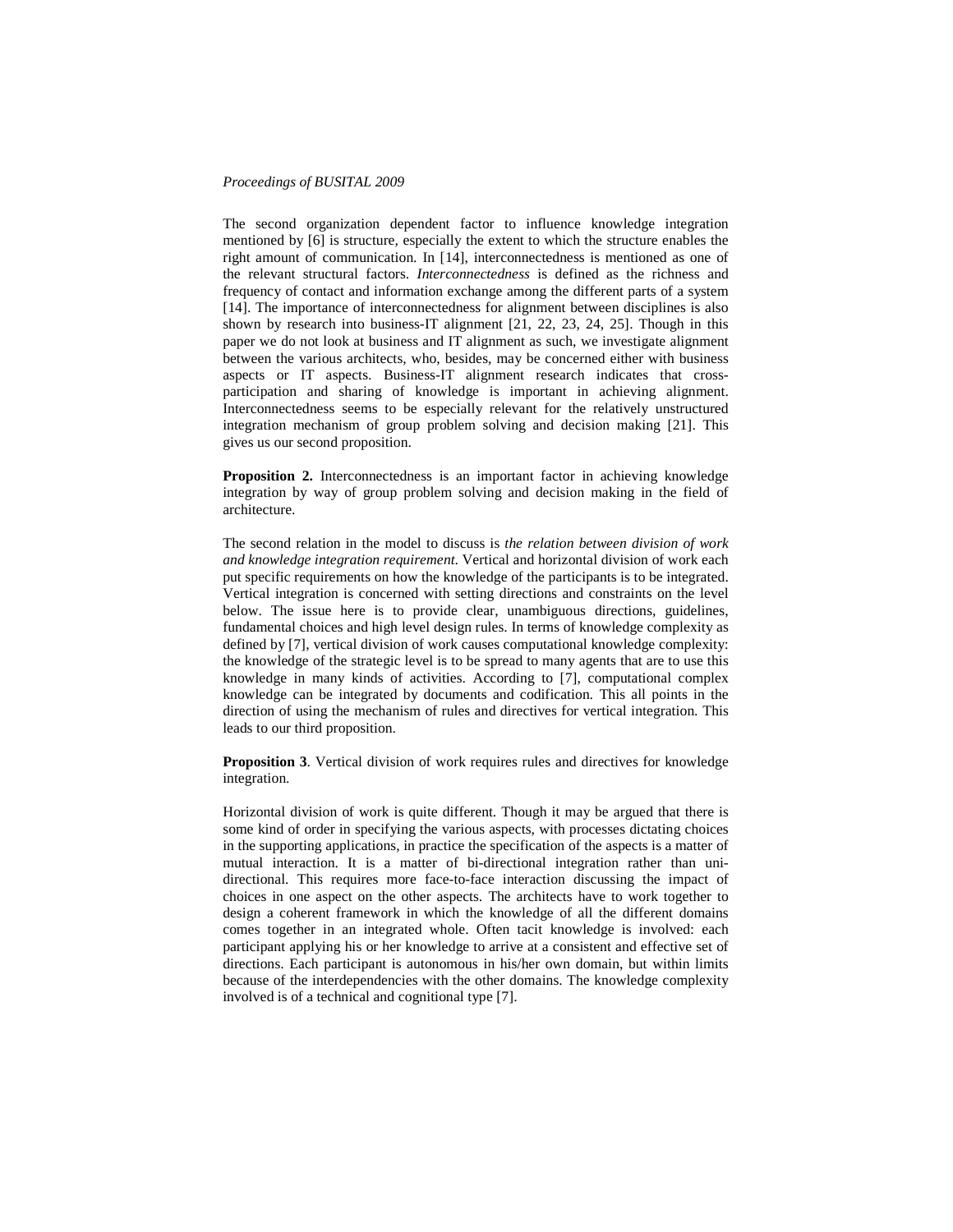As horizontal integration is concerned with tacit knowledge and bi-directionality, rules and directives are less suitable. This leaves us with sequencing, routines and group problem solving and decision making. Sequencing does not seem to be appropriate because of the strong bi-directional nature of the integration. Routines might be a suitable integration mechanism. However, the present maturity of the architectural field may not allow for routines as yet. The frequency of task performance may be moderately high for full time architects, but the variability is usually high too. For efficient routines a high frequency and a low variability are best. Which leaves us with group problem solving and decision making: solving architectural issues together in face-to-face communication. Face-to-face communication is also the integration mechanism suggested by [7] for cognitional complex knowledge.

**Proposition 4**. Horizontal division of work requires group problem solving and decision making for knowledge integration.

Binding everything together is the third relation in the model, the *relation between the knowledge integration requirements and knowledge integration capacity and the efficiency of knowledge integration* as expressed in our final proposition.

**Proposition 5**. The measure in which the integration capacity matches the integration requirements determines the efficiency of architecture knowledge integration.

To summarize the model, the type of division of work (vertical or horizontal) determines the knowledge integration requirements. For an efficient integration of knowledge, these requirements must match the integration mechanisms chosen (rules and directives, sequencing, routines or group problem solving and decision making). The capacity for choosing an integration mechanism is determined by organizational characteristics like the use of boundary objects and the extent of interconnectedness.

# **3 Case Studies**

To seek support or rejection for our conceptual model, we analyzed three cases. We think the choice for a case study is appropriate as we are dealing with a 'how' question regarding a contemporary event over which the researcher has little control and in which the borders between the phenomenon of interest and its context are not clear [26]. Besides, the nature of our research is strongly exploratory and we are seeking initial support.

# **3.1 Validity**

The three cases, two financial institutions and one semi-governmental agency, were partly chosen because of practical reasons. All three had been subject to an assessment, in which one of the authors participated, on the architecture practice. The assessments consisted of interviewing architects and their stakeholders and studying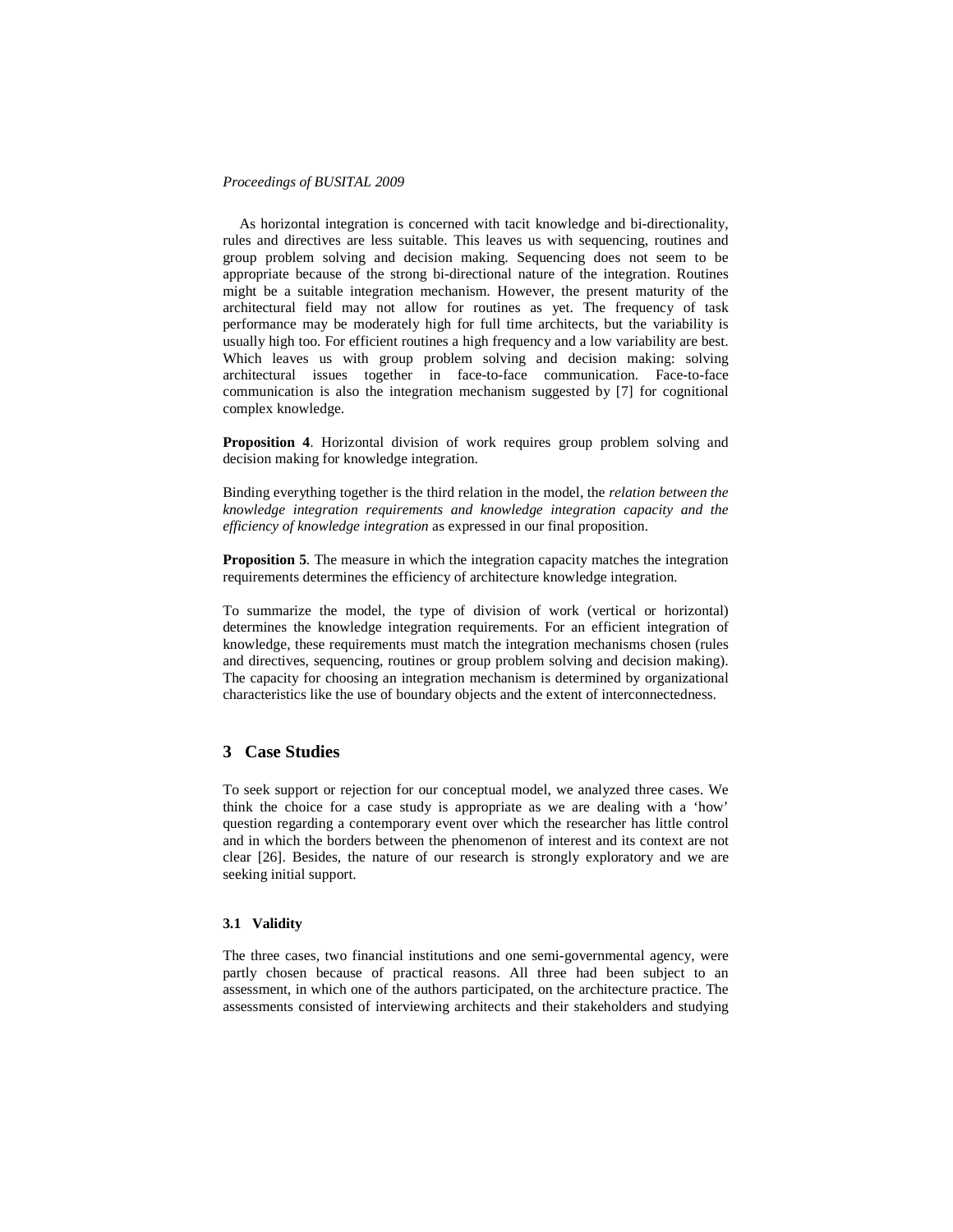documentation. At the interviews two investigators were present, one of them taking notes. The interviews were semi-structured, based on an existing architecture maturity assessment instrument [27], thus providing greater reliability. Construct validity is supported by using multiple sources and by having the results of the assessments reviewed by the interviewees either in an interactive session or by commenting on the assessment document. The object of analysis of the assessments was the entire architecture practice, i.e. the whole of activities, responsibilities and actors involved in the development and application of architecture within the organization. The material resulting from the assessments, consisting for each case of interview notes and an assessment report approved by the architecture manager, provided the data for our study. As the assessments had a wider scope than the object of analysis of our study, we mined the material for data that was relevant to our study in the sense that it provided evidence for or against our propositions. We provided focus by using our conceptual model as a framework, thus supporting internal validity [26].

#### **3.2 Background of the Case Organizations**

The cases we selected are two banks and a semi-governmental institution. BANK1 is a multinational bank with more than 40,000 employees. The some 150 architects are divided over various departments but reside mainly in the Operations division (14,000 employees). The architects are divided both vertically and horizontally. Vertically a distinction is made between (1) enterprise architects with a global scope, (2) information systems (IS) architects with a business line scope and information technology (IT) architects with an IT scope, (3) domain architects with a business or technical domain scope and (4) application and solution architects with a project scope (see figure 3a). Horizontally at the levels of IS/IT architects and domain architects a division is made according to business aspect or technical aspect. The main type of architectural deliverable is the enterprise architecture (EA) at strategic level and the project start architecture (PSA) at operational level. The architects have an advisory task concerning project design choices. Decision making is done by line management.



**Fig. 3.** Division of work in BANK1 (a), BANK2 (b) and GOVERNMENTAL (c)

BANK2 is a national bank with some 40,000 employees. The 80 architects reside in the IT department and are vertically divided into (1) enterprise architects and (2) domain architects (figure 3b). The domain architects also function as project architects. The domain architects represent various business domains. The enterprise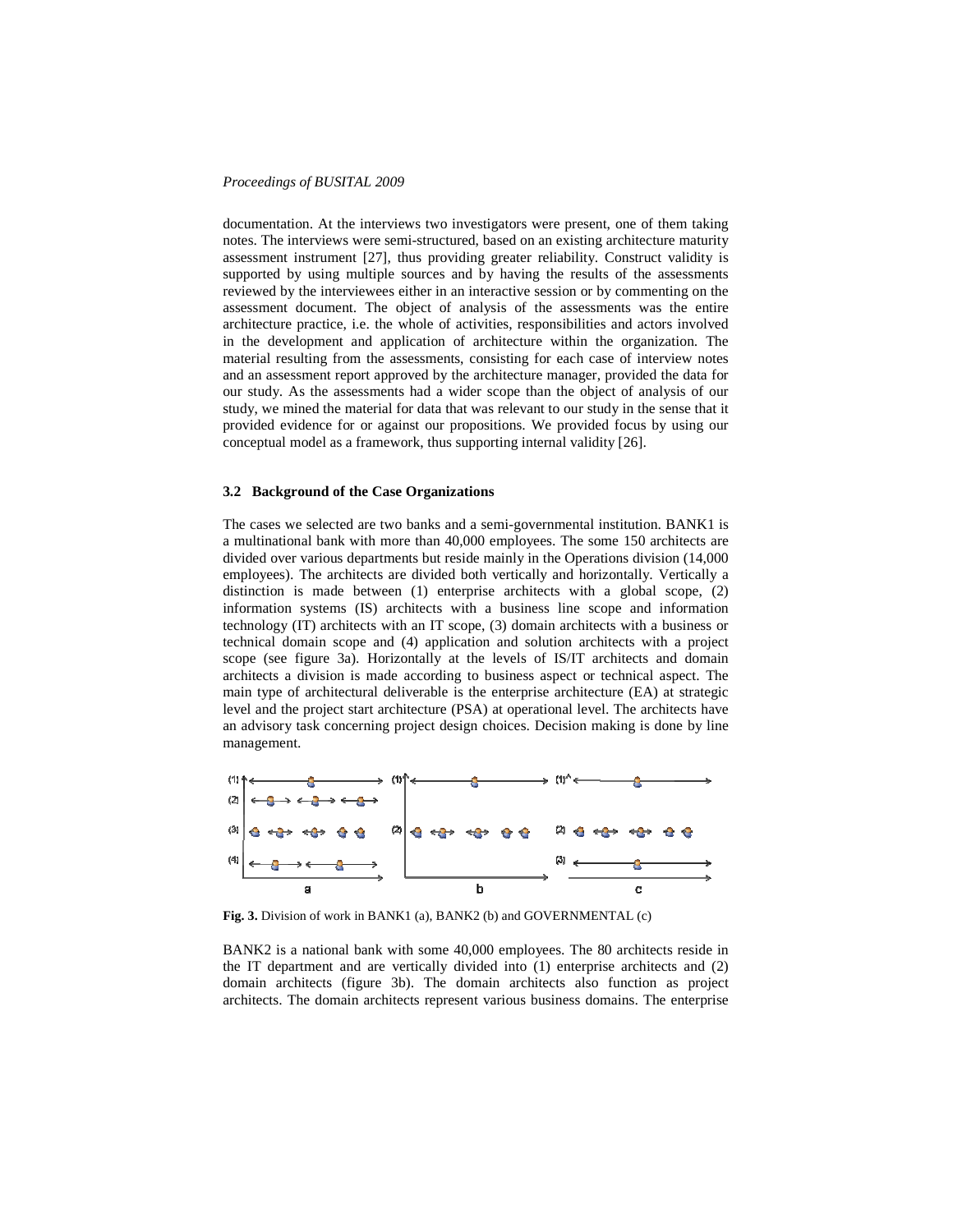architects represent information or technical aspects. The top-level architecture is the enterprise architecture. All other architectural documents must be in line with the EA. Each project has a project start architecture made at the start. For many domains there is a domain architecture. The architects have an important say in project design choices. Only in cases of disagreement between architect, project manager and business line manager is senior management involved in decision making.

GOVERNMENTAL is an independent semi-governmental institution of some 1000 employees that works primarily for the ministry of education. Its architects reside in the Operations department. There are three types of architects: (1) enterprise architects, (2) domain architects and (3) project architects (see figure 3c). Enterprise architect and domain architect is a function, project architect is a role. The domain architects are assigned to a specific business domain or are technical architects. The enterprise architects may have their specialism as well. In all there are some 20 employees working as architect, with some six of them being full time architect (the enterprise architects). There is an enterprise architecture and there are project start architectures. The first domain architecture is still under construction.

### **3.3 Data Analysis**

An overview of the integration mechanisms found in the cases is given in table 1.

| Case                            | Vertical                                                                   | <b>Horizontal</b>                                                                                              | <b>Boundary</b>                                                                                                        | Inter-                                                                                                                                            | Fit                                                                                                        |
|---------------------------------|----------------------------------------------------------------------------|----------------------------------------------------------------------------------------------------------------|------------------------------------------------------------------------------------------------------------------------|---------------------------------------------------------------------------------------------------------------------------------------------------|------------------------------------------------------------------------------------------------------------|
|                                 | integration                                                                | integration                                                                                                    | objects                                                                                                                | connectedness                                                                                                                                     |                                                                                                            |
| <b>BANK1</b>                    | High level EA;<br>Sporadic<br>guidelines;<br>Lack of DA's                  | At operational level<br>by sequencing;<br>At tactical level by<br>individual<br>architects                     | Templates at<br>tactical and<br>operational<br>level:<br>No framework                                                  | Architects work<br>individualistically:<br>no architectural<br>community over<br>departments;<br>Initiatives to<br>increase<br>interconnectedness | Lack of<br>integration<br>at tactical<br>level:<br>Gap<br>between<br>strategic and<br>operational<br>level |
| BANK <sub>2</sub>               | Enterprise<br>architecture:<br>Great variety<br>in domain<br>architectures | Informal network;<br>By review at<br>strategic and<br>operational level                                        | Framework<br>and templates<br>at strategic and<br>operational<br>level:<br>No boundary<br>objects at<br>tactical level | Architecture<br>community<br>meeting four times<br>a year                                                                                         | Lack of<br>integration<br>at tactical<br>level;<br>No insight<br>in interde-<br>pendencies                 |
| <b>GOVERN-</b><br><b>MENTAL</b> | Enterprise<br>architecture:<br>$DA's$ to be<br>developed yet               | Only at strategic<br>and operational<br>level, tactical level<br>still being<br>developed;<br>Informal network | Framework:<br>Templates at<br>all levels                                                                               | Active architecture<br>community<br>meeting once a<br>week                                                                                        | Lack of<br>structural<br>integration<br>at tactical<br>level                                               |

**Table 1.** Case findings concerning integration mechanisms.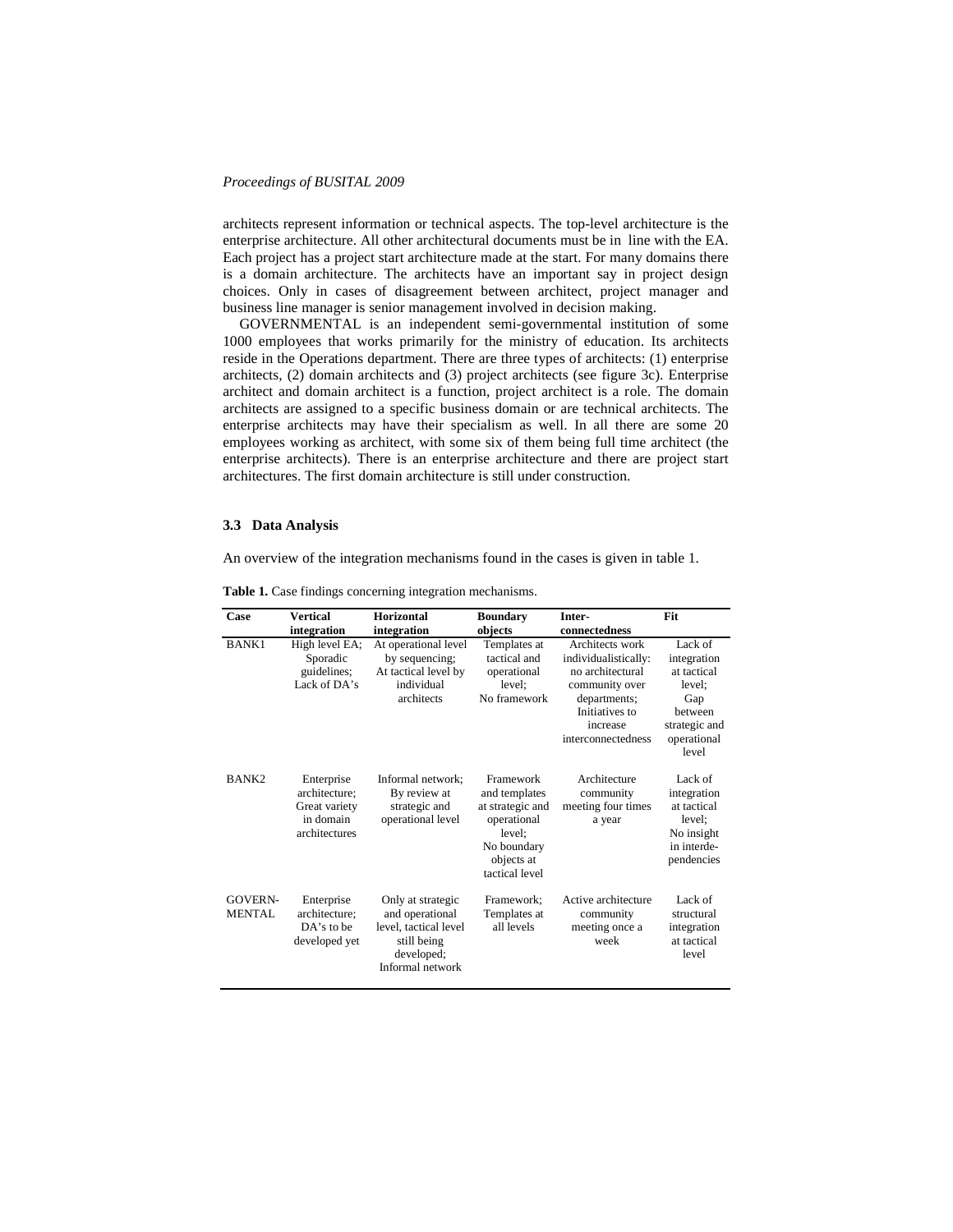**Vertical integration**. In all cases both vertical and horizontal division of work are found. As figure 3 shows, the levels of architects vary from two to four levels. In the case of two levels, the operational task of supporting projects is performed by architects at the tactical level or, less frequently, the strategic level. In all cases architects that support projects are expected to conform to rules and directions laid down in an enterprise architecture and domain architectures where available. Thus all cases confirm that there is some form of vertical knowledge integration required. The extent of the rules and directives, however, varies between the cases.

BANK1 has but few direction-setting architectural documents. There is a highlevel enterprise architecture, but this is regarded by many as too abstract. It is not fully understood and is not always considered useful. Much architectural effort is spent on the operational level, providing projects with a project start architecture. Between the PSA and the EA there is a gap. As a consequence, the architects do not work from a common background and there is no overall view of how the various sub domains are related to each other. Each architect has to establish the relations to other programs and domains anew and has to find the appropriate persons to ensure alignment. In some sub domains guideline documents are produced, like integration guidelines and principles for customer relation management. These types of documents are considered very valuable and useful by program managers.

A source of tension between the IS architects and the IT architects of BANK1 is the difference in assignment for the two. IS is focused on supporting the dynamics of the business while IT is focused on standardization and industrialization. There is no overarching architecture to solve this difference in goal.

BANK2 and GOVERNMENTAL both have an enterprise architecture that sets directions and guidelines for the other levels. BANK2 in addition has lower levels of architectural documents. Counting all levels of architecture, starting at holding level and all the way through to project level BANK2 distinguishes 4 levels of architecture.

**Horizontal integration**. Horizontal division of work is seen especially at the tactical level, where in all three cases a division in domains is made, with architects being assigned to a specific domain and architecture being split up in various domain architectures. Domain architectures may be business line oriented (processes and applications) or technical oriented (aspects of technical infrastructure). This is a difference with the strategic and operational level where the various aspects and domains are integrated into one document, the EA respectively the PSA. As one person is usually end responsible for EA or PSA, even though more architects may be involved, integration of the various specialized knowledge domains is guarded by this person. At the tactical level this end responsibility is less evident and less easily fulfilled. This is illustrated in all cases, as each case is wrestling with the tactical level, though in different ways. Whereas BANK1 and GOVERNMENTAL deal with a lack of domain architectures, BANK2 deals with a wide variation of domain architectures of differing scope, content and format. One way of addressing the issue of integration we found in BANK2 and GOVERNMENTAL is to educate the architects in frameworks and concepts and to form a kind of architecture community that convenes regularly.

Within the IT department of BANK1 a few architects are assigned the task of guarding the coherence of the domain architectures over the various technical domains. They find this a very hard task to do. Only recently they changed tack from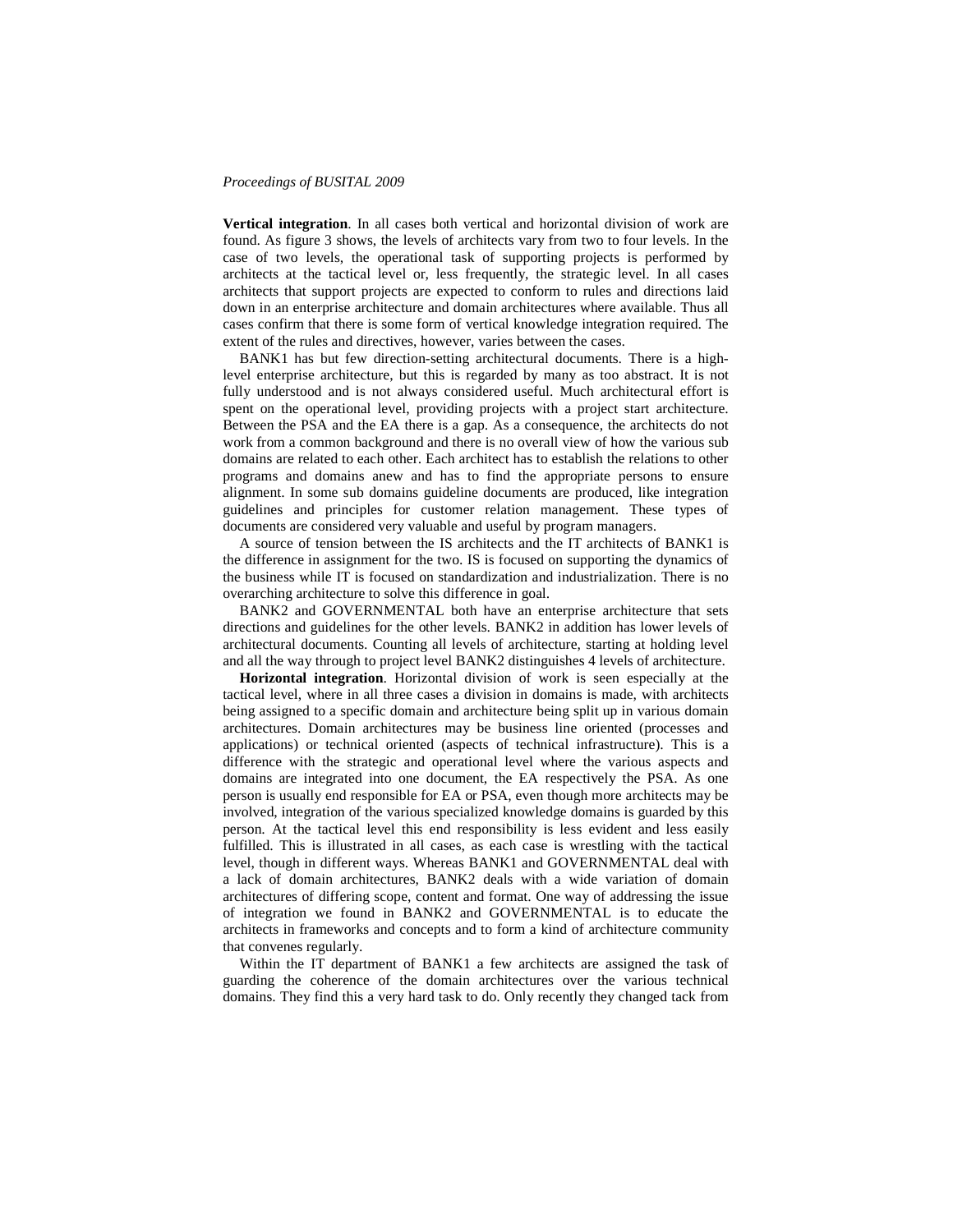discussing issues with each domain architect separately to getting the domain architects together. This is felt as an improvement, but is still in its infant stage.

At operational level a tension is felt in BANK1 by some solution architects between the application part and the technical infrastructure part of the PSA. These two parts fall under different responsibilities and the processes of approval are not always aligned. This shows that at the operational level too, horizontal integration may be an issue. Also, some technical architects feel their involvement in writing a PSA is not timely enough. They are involved at too late a stage. Many feel that in this process, IT could be involved at an earlier stage and that a more collaborative mode of operation is desirable. BANK1 tends to use sequencing at the operational level, business talking with IS and IS talking with IT, but this is not found very satisfactory by IT: the last in the line keeps running after the facts.

In BANK2 domain architects are found to be of differing success in defining domain architectures. Those efforts that are perceived as being the most successful are the ones in which there is a close collaboration between the various parties involved and in which the domain architect is also involved in the programs that are to realize the domain architecture.

GOVERNMENTAL is still in the process of implementing the tactical level. There is an EA as well as a PSA process. As a gap is felt between EA and PSA, initiatives have started to appoint domain architects that are to develop business domain architectures. A template for domain architectures has been defined. The boundaries of the domain architectures are defined in the EA.

**Boundary objects**. The use of boundary objects can be encountered in various ways in the cases. Both BANK2 and GOVERNMENTAL make use of an architectural framework to support integration. Horizontal integration is supported by the sharing of concepts from the framework. It provides a common ground that facilitates integration. Besides, in GOVERNMENTAL the EA defines the boundaries of the domains at the tactical level. Vertical integration is supported by reflecting the framework in templates for enterprise architecture, domain architectures and project start architectures. By using the structure of the framework as the outline for the architectures at the different levels, it is easier to check the alignment of the levels.

At BANK2, however, there have been a number of initiatives recently to develop new kinds of domain architectures, using other architectural frameworks and templates. These initiatives emerged bottom up. This undermines the use of frameworks and templates as boundary objects. The result is that it has become increasingly difficult to identify interdependencies between domains. This was identified as problematic by program managers.

**Interconnectedness**. The cases also differ in how interconnectedness between the architects is realized. In BANK2 interconnectedness is large, primarily because collaboration and using one's informal network is a basic part of the organizational culture. Much architecture emerges in what the architects themselves call an organic fashion: there is much collaboration and many regard their informal network as an important success factor. All architects are part of the architectural community that meets for a day at least four times a year. When asked about responsibilities the answer frequently is that responsibility is shared among the stakeholders. Architectural documents are approved by having them reviewed by a large number of stakeholders.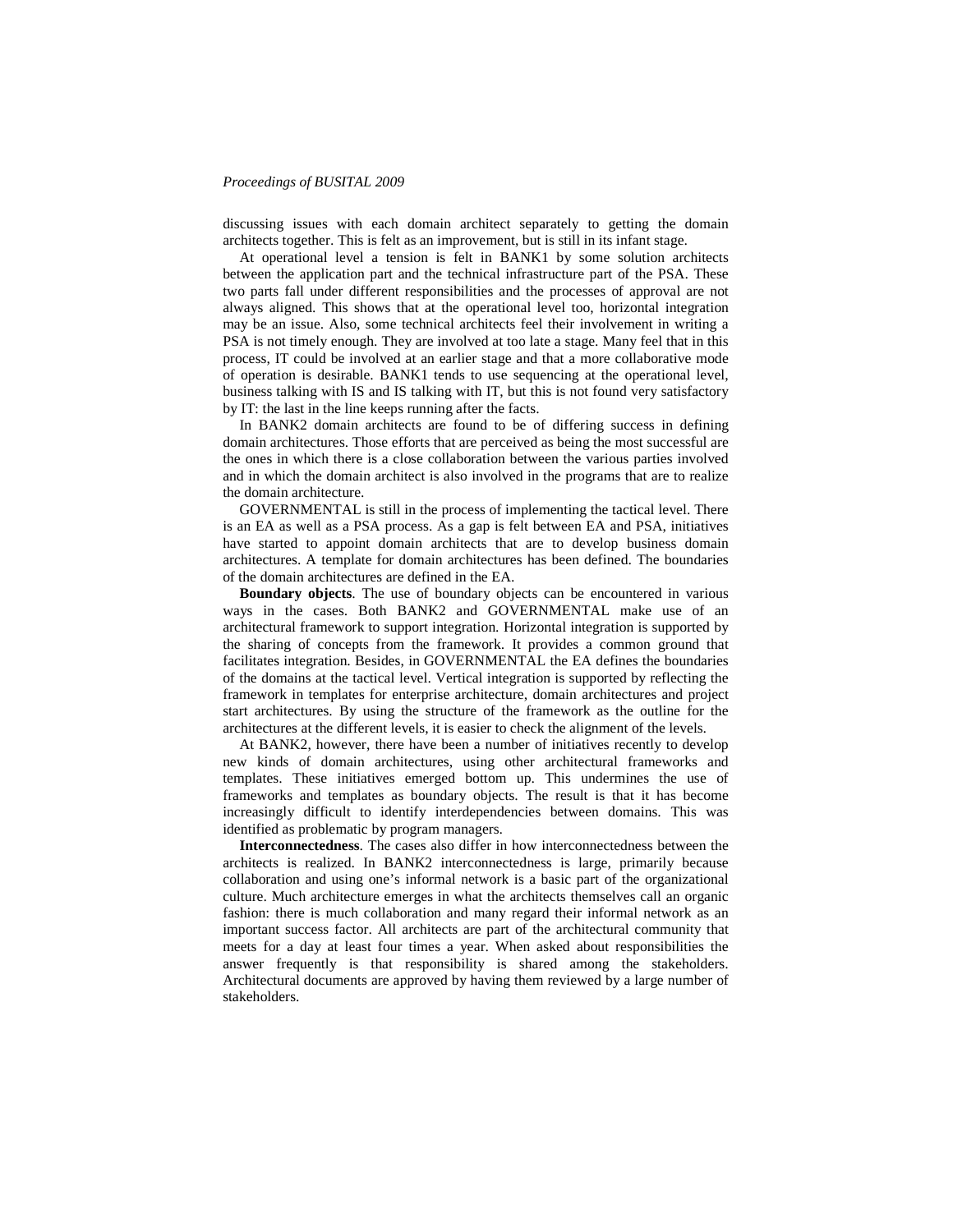In GOVERNMENTAL too, interconnectedness is large. The architects know each other. A kernel team meets weekly, mainly to discuss architectural issues but topics concerned with methods and processes can also be put on the agenda. A lot of knowledge integration is thus done in an informal manner.

In BANK1 the architects work very much individualistically, though there are differences between the business lines. On the whole there is no architecture community to speak of, nor is there a common language. This applies especially to the tactical level. Architects at this level mainly work with analysts and project managers. If architects work with other architects, this is because the project requires it. There is little discussion on meta level about methods, best practices, joint architectural products or architecture vision. In some business lines, however, architects are starting to engage in sharing knowledge in regular meetings. Not long after our case study, the IS architects of the different business domains decided to convene regularly to exchange knowledge and experiences and to align decisions, as they felt that this was missing in the formal structure. Also one of the architects responsible for the resilience of the architecture changed tack from having bilateral meetings with various domain architects to getting all domain architects together to discuss interdependencies. These developments illustrate a need for interaction among architects at tactical level.

**Fit between requirements and capacity**. As for the fit between requirements and capacity, we see that BANK1 seems to have something of a mismatch with regard to horizontal integration at tactical level. The large amount of domain architects in this case asks for explicit integration efforts, but the only integration mechanism offered is that of templates. Interconnectedness was not encouraged or facilitated in the past and is only now being developed. Thus group problem solving and decision making as integration mechanism is not implemented yet. As for vertical integration, a gap exists between the strategic level and the operational level, which makes it more difficult for the project architects to formulate the guidelines for projects.

Though interconnectedness in BANK2 is much larger, in BANK2 too, integration at tactical level is problematic. Though interconnectedness is better developed than in BANK1, as there are regular meetings and as there is a large informal network, what seems to be lacking is the full use of a framework and templates as boundary objects. It is felt by many that the cohesion between the many architectural documents is unclear and that nobody knows the whole picture anymore.

At GOVERNMENTAL integration issues are limited to strategic and operational level, as the tactical level is not implemented yet. Horizontal integration is mainly realized by interconnectedness. This is sufficient for GOVERMENTAL at the moment because the number of architects is still small. Most issues are solved at the weekly architecture meeting. Vertical integration is implemented by way of an enterprise architecture. Gaps between the enterprise architecture and the project start architecture are solved through interconnectedness.

### **3.4 Discussion**

The cases seem to largely support our conceptual model. The suitability of rules and directives as integration mechanism for vertical integration is supported by all cases,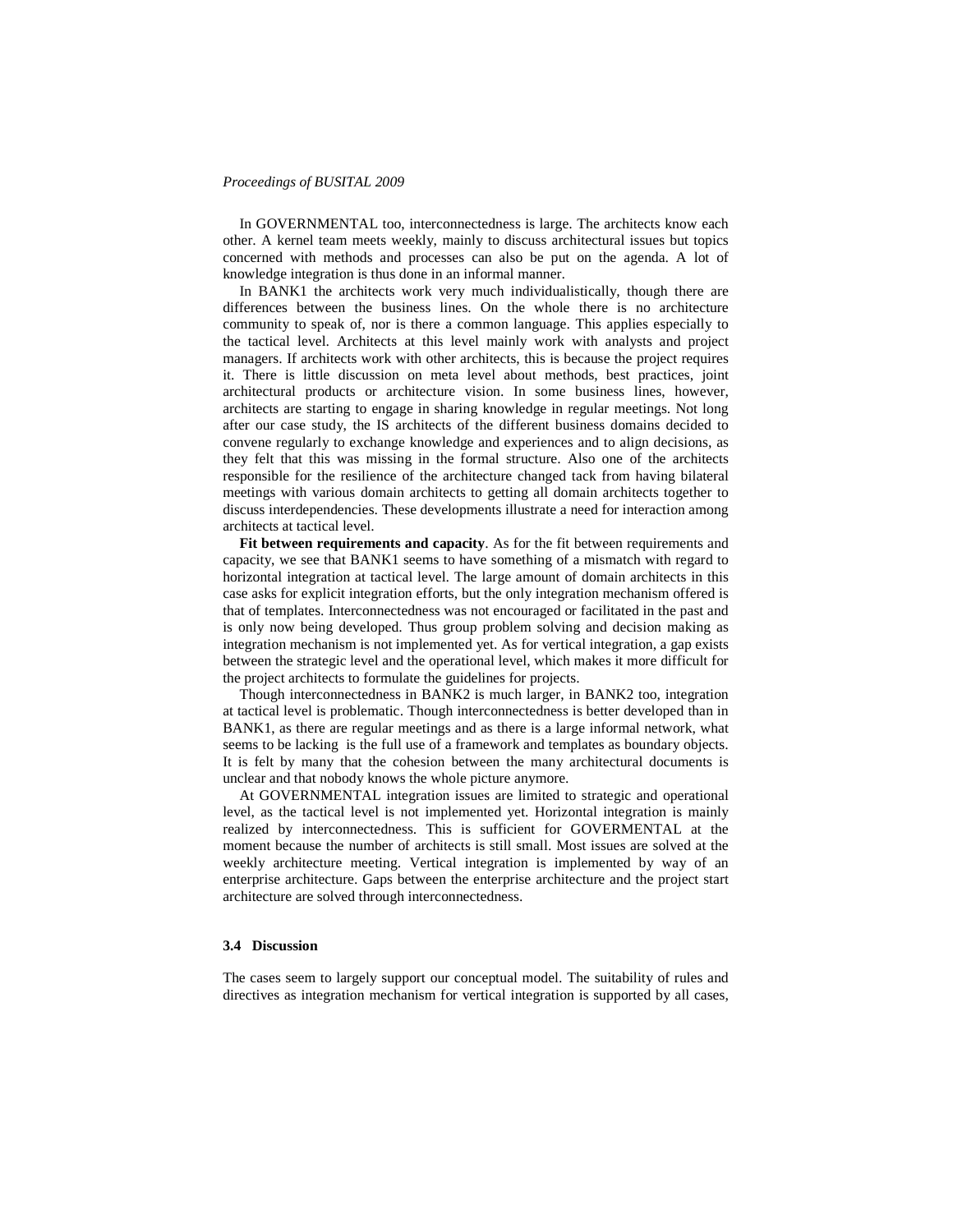in the form of architectural documents at the different management levels (enterprise architecture, domain architectures and project start architectures). Where there is a lack of architectural documents, integration between strategic, tactical and operational level is less efficient. The cases also support the statement that rules and directives are not suitable to horizontal integration. Horizontal integration appears to be a tough issue, especially at the tactical level. The cases seem to support the proposition that group problem solving and decision making is needed.

Architectural documents regularly function as boundary objects. Templates can be regarded standardized forms and an architectural framework provides coincident boundaries (vertical integration). Both the use of boundary objects and sufficient interconnectedness are found to facilitate group problem solving and decision making at the tactical level, though neither seems sufficient in itself. It appears that it is important to find the right balance between the use of boundary objects and interconnectedness. If this mix is not present, we see a mismatch with the integration requirements of tactical integration and a consequent lack of successful integration.

The horizontal integration needs explicit attention especially at the tactical level, as at this level there is no one single document that is being worked on as is the case at the strategic and operational level.

# **4 Evaluation and Conclusions**

In this paper we investigated the tension that exists in many large enterprises between the need for division of work among architects and the requirement of developing an integrated set of architectural principles and models spanning all aspects of the enterprise. We found that there are two types of division of work that set different requirements on knowledge integration. Making use of results from the fields of IS research, organizational theory and sociology we arrived at a conceptual model of architectural knowledge integration linking knowledge integration mechanisms to types of division of work. We tested the propositions derived from this conceptual model in a case study. The cases confirm that forms of integration among architects are needed and that the use of boundary objects and the measure of interconnectedness are important factors in achieving this integration.

There are limitations to our research. Though the conceptual model of architectural knowledge integration seems to be supported by the cases, our research represents initial theory-testing and a series of replications is needed to enhance the theory's generalizability as well as to further investigate whether other factors may be relevant to our model. The results so far, however, are promising.

Our research suggests some additional areas of investigation. The apparent importance of interconnectedness in realizing the knowledge integration mechanism of group problem solving and decision making warrants further investigation in how this interconnectedness might be stimulated. One of the areas of research that seems a promising venue to further investigate this, is research into communities of practice [28, 29] and epistemic communities [15]. A community of practice is a group whose members regularly engage in sharing and learning, based on their common interests. Communities of practice develop connections among practitioners, fostering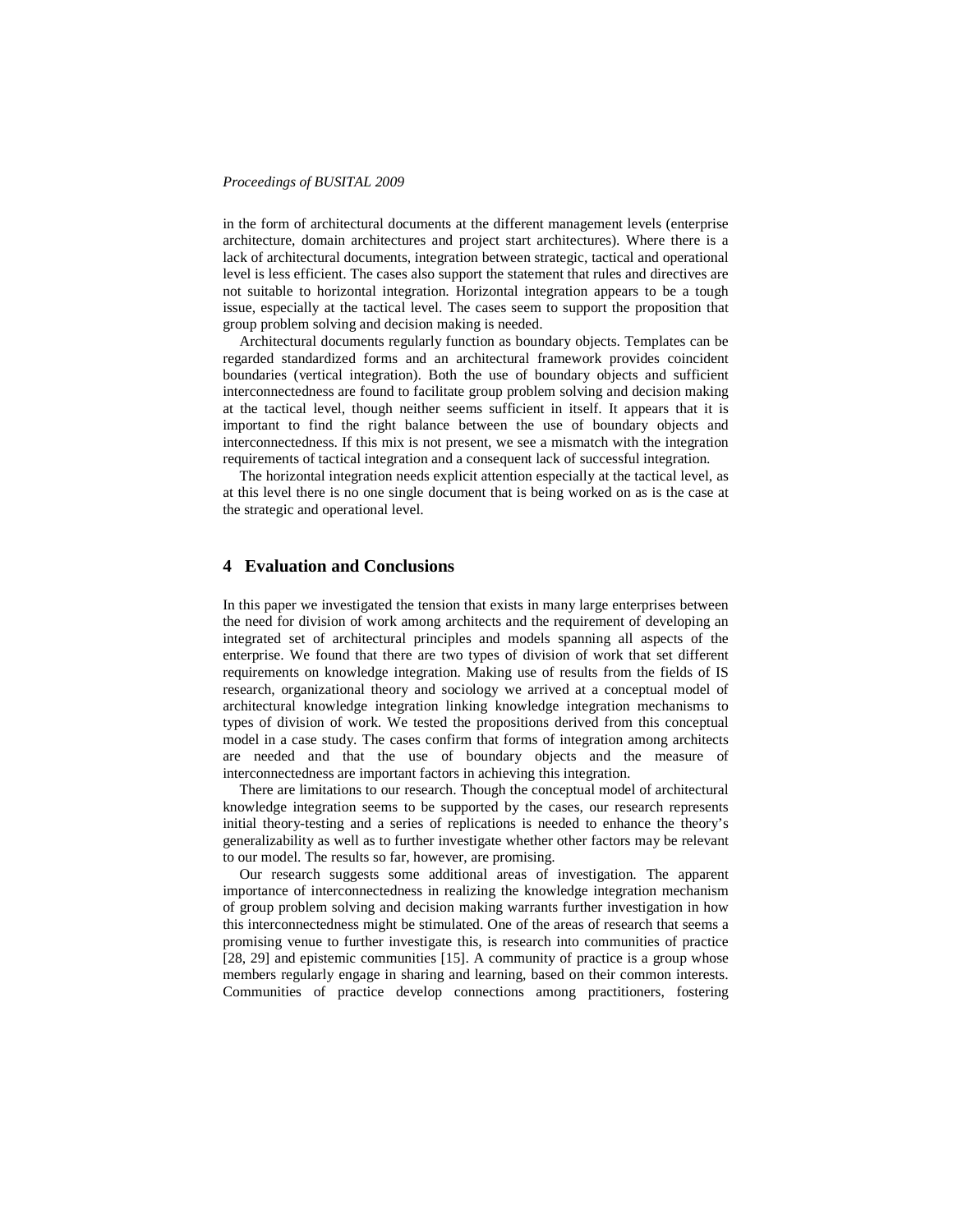relationships that build a sense of trust and mutual obligation and creating a common language and context. The common ground for architects would be the architectural discipline, even if the domain of architecture differs. An epistemic community is a group of agents that share a common goal of knowledge creation. Where they are selforganized they share some characteristics with communities of practice.

Another direction that in our view merits further investigation is that of routines. A question that remains to be answered is whether the field of architecture has just not matured enough to make routines feasible, especially for horizontal knowledge integration, or whether this will never be the case because of the nature of architecture. In other words: is the lack of routines in present day architecture work a matter of time (architecture being still a relatively immature field) or is architecture work inherently too diverse to ever be supported by routines.

The implications of our research for practitioners are twofold. First our research suggests that practitioners should invest in building an architecture community in which architects exchange ideas, experiences and best practices, and discuss the interdependencies between their respective areas of expertise. An important part of best practices is the effective use of boundary objects. Practitioners should invest in choosing a common framework and in developing usable templates that can bind the various domains together.

**Acknowledgments.** The authors wish to thank Rik Bos, Wiel Bruls and Ralph Foorthuis for their stimulating discussions during the execution of this research.

# **References**

- 1. Lankhorst et al.: Enterprise Architecture at Work. Springer, Heidelberg (2005)<br>2. Ross, J.W., Weill, P., Robertson, D.: Enterprise Architecture as Strateg
- 2. Ross, J.W., Weill, P., Robertson, D.: Enterprise Architecture as Strategy. Harvard Business School Press, Boston (2006)
- 3. Versteeg, G., Bouwman, H.: Business architecture: a new paradigm to relate business strategy to ICT. Information Systems Frontier, 8, 91-102 (2006)
- 4. Wagter, R., Van den Berg, M., Luijpers, L., Van Steenbergen, M.: Dynamic Enterprise Architecture: how to make it work. Wiley, Hoboken (2005)
- 5. Buchanan, D., Huczynski, A.: Organizational behavior, an introductory text. Fifth edition. Prentice Hall (2004)
- 6. Grant, R.M.: Prospering in dynamically-competitive environments: organizational capability as knowledge integration. Organization Sciences, 7 (4), 375-387 (1996)
- 7. Ditillo, A.: Dealing with uncertainty in knowledge-intensive firms: the role of management control systems as knowledge integration mechanisms. Accounting, Organizations and Society, 29, 401-421 (2004)
- 8. Van den Berg, M., Van Steenbergen, M.: Building an enterprise architecture practice. Springer, Dordrecht (2006)
- 9. Foorthuis, R.M., Brinkkemper, S.: A Framework for Local Project Architecture in the Context of Enterprise Architecture. Journal of Enterprise Architecture, 3 (4), 51-63 (2007)
- 10. Van der Raadt, B., Van Vliet, H.: Designing the Enterprise Architecture Function. In: Becker, S., Plasil, F., Reussner, R. (Eds.) QoSA 2008, LNCS 5281, 103-118, Springer-Verlag Berlin Heidelberg (2008)
- 11. Dul, J., Hak, T.: Case study methodology in business research. Butterworth-Heinemann, Oxford (2008)